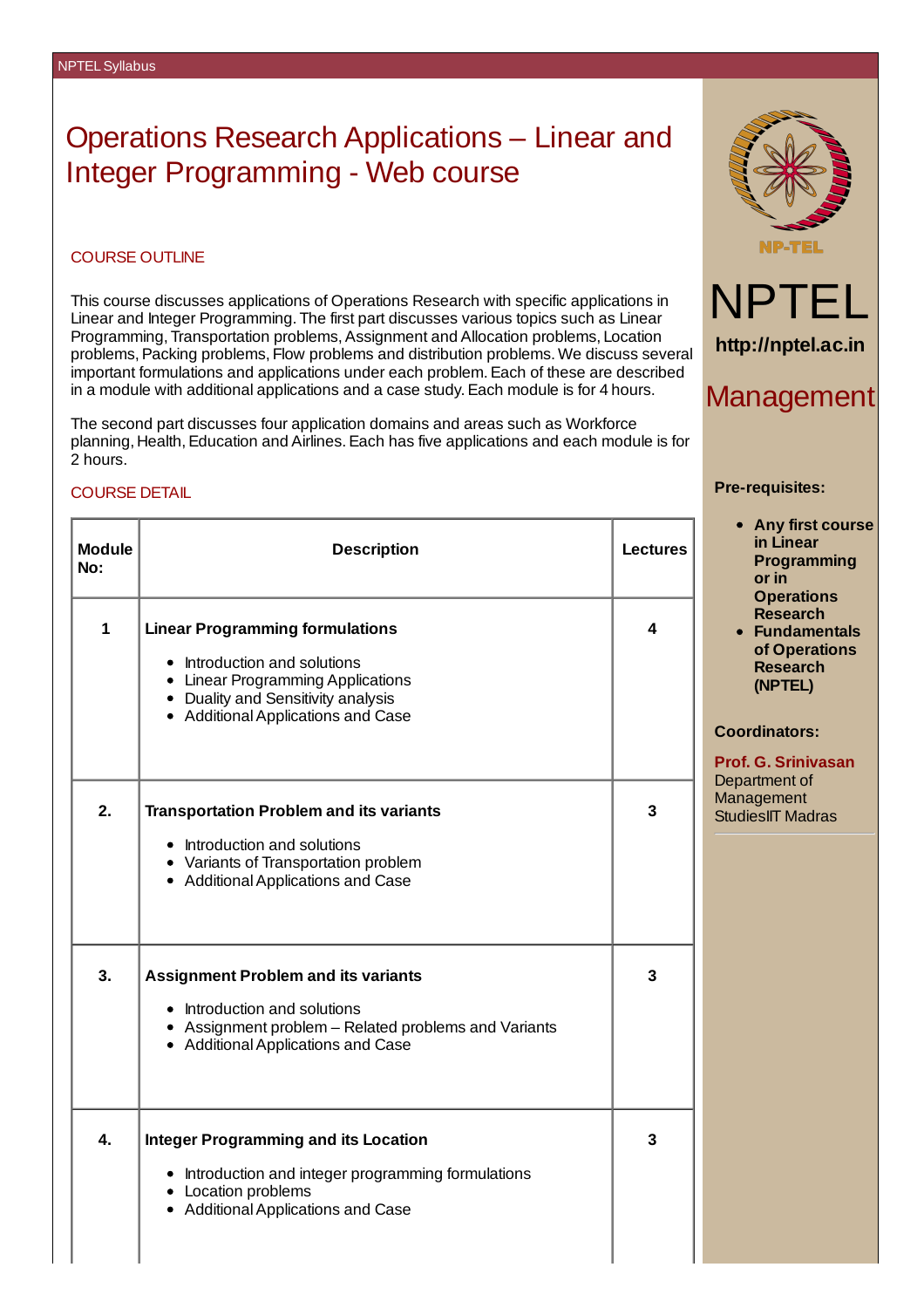| 5.  | <b>Loading and Machine scheduling</b><br>• Introduction and single machine problems<br>• Flow shop and other scheduling problems<br>• Additional Applications and Case                            | 3              |
|-----|---------------------------------------------------------------------------------------------------------------------------------------------------------------------------------------------------|----------------|
| 6.  | <b>Packing problems</b><br>• Introduction and 1 dimensional bin packing<br>• Two dimensional and three dimensional bin packing<br>problems<br>• Additional Applications and Case                  | 3              |
| 7.  | <b>Flow and Path problems</b><br>• Introduction and shortest path problems<br>• Flow problems and minimum spanning trees<br>• Additional Applications and Case                                    | 3              |
| 8.  | <b>Distribution Problems</b><br>• Introduction and travelling salesman problems<br>• Variants of travelling salesman problem<br>• Vehicle Routeing problems<br>• Additional Applications and Case | 4              |
| 9.  | <b>Application - Workforce Planning</b><br>• Line Balancing, Baggage Handling, Nurse scheduling<br>• Hierarchical Workforce Planning, Projects                                                    | 2              |
| 10. | <b>Application - Healthcare Systems</b><br>• Allocation of operation rooms, Medicine transportation and<br>scheduling, Vaccine procurement<br>• Home healthcare, Mobile healthcare                | 2              |
| 11. | <b>Application - Education</b><br>• Allocating children to schools, School bus routeing and<br>scheduling, modelling school meals<br>• Comparing and selecting a school, timetabling problem      | 2              |
| 12. | <b>Application - Airline</b>                                                                                                                                                                      | $\overline{2}$ |